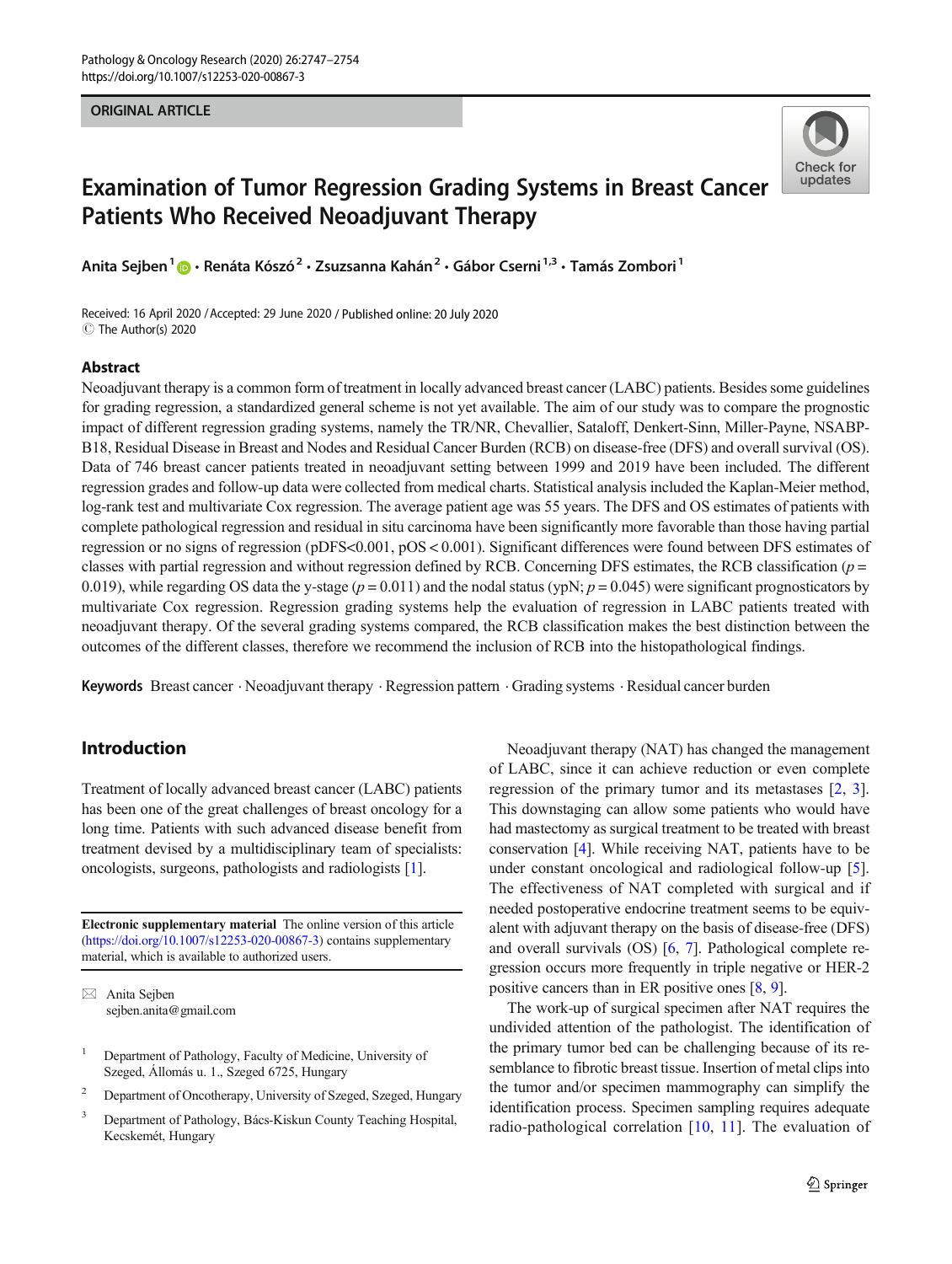tumor regression after NAT has to be established with full consideration given to radiology, gross morphology and microscopy.

The characterization of regression differs from country to country due to lack of international consensus on definitions. Pathological complete regression (pCR) implies no residual tumor in the surgical specimen, but the meaning is interpreted variously. In some European countries, pCR generally means the absence of in situ or invasive tumor tissue in the specimen. A significant difference in DFS between ypT0ypN0M0 and ypTisypN0M0 was demonstrated by the German and Austrian Breast Groups [\[12\]](#page-7-0). The United States Department of Health and Human Services Food and Drug Administration Center for Drug Evaluation and Research and the American Joint Committee on Cancer define pCR as the absence of residual invasive cancer in the surgical specimen [[13](#page-7-0), [14](#page-7-0)].

The histology of post-NAT tumors represents a spectrum from pCR to tumor growth and progression (Fig. 1)  $[15]$  $[15]$ . Regression can be reflected by the changes in tumor size, the cellularity of the tumor bed, the presence of lymph node metastases and of ductal carcinoma in situ (DCIS). Since all of these factors may affect prognosis, it is essential that all are represented in the histopathological findings [\[16](#page-7-0)]. One of the



Fig. 1 Spectrum of tumor regression: Complete pathological regression<br>(a) partial regression (b) and lack of regression (c) (HF  $\Delta$ ;  $\Delta x$  B and C; increasingly adopted. (a), partial regression (b) and lack of regression (c) (HE, A:  $4x$ , B and C: 10x)

most essential prognostic factors in breast cancer after NAT continues to be the size of the invasive cancer. In case of unifocal tumors the largest tumor dimension will produce the ypT category, while in cases of multifocal ones the largest diameter of cancer cell containing tissue will be the defining factor.

The evaluation of regression remains a complicated and versatile task especially due to worldwide application of numerous grading systems. The firstly described National Surgical Adjuvant Breast and Bowel Project (NSABP) B18 classifies all NAT cases into two groups. The first group contains pCR cases (including ypT0 and ypTis) whereas the second group refers to all residual invasive tumor cases [[17\]](#page-7-0). Further regression grading systems, namely Chevallier, Sataloff, Miller-Payne, Denkert-Sinn, Residual Cancer Burden (RCB), TR/NR (suggested system in the European guidelines for measuring tumor regression and nodal regression) and Residual disease in breast and nodes (RDBN) define the presence or absence of complete pathological regression with one or more categories for tumors with some regression [\[18](#page-7-0)–[24\]](#page-7-0). The TR/NR, Sataloff and RCB systems take residual tumor burden into account, the Chevallier grade considers the presence of some regression, while the Denkert-Sinn grade includes tumor size, and the Miller-Payne system integrates change of cellularity between the biopsy and the resection specimen. The Sataloff, TR/NR and RCB grading systems include lymph node status as well [\[22](#page-7-0), [19,](#page-7-0) [11](#page-7-0)]. The RDBN score can be calculated by the following equation RDBN = 0,2xtumor size (mm) + Nottingham histologic grade  $(1-3)$  + lymph node involvement (0–3). According to the RDBN score a good ( $\leq 3.4$ ), a moderate (3.4 < and  $\leq 5.4$ ), and poor  $($ >5.4) prognostic group were identified [[24](#page-7-0)]. The quantification of residual tumor can be performed by using the RCB calculation. The algorithm was developed by Symmans and coworkers and takes notice of the two largest diameters of the residual tumor, the presence and proportion of DCIS and the number of metastatic lymph nodes with the size of the largest nodal metastasis [\[22\]](#page-7-0). The evaluation of RCB is supported by the online available RCB calculator ([http://www3.](http://www3.mdanderson.org/app/medcalc/index.cfm?pagenamesconvert3) [mdanderson.org/app/medcalc/index.cfm?pagename=](http://www3.mdanderson.org/app/medcalc/index.cfm?pagenamesconvert3) [jsconvert3](http://www3.mdanderson.org/app/medcalc/index.cfm?pagenamesconvert3)).

Table [1](#page-2-0) represents tumor regression grading systems evaluated in our study and defines the differences among them. Although these grading systems are validated, none of them are accepted internationally. The Hungarian protocol in regression grading was recommended by the 3rd Hungarian Consensus Conference on Breast Cancer in 2016 and is practically identical with the recommendation of the European Working Group for Breast Screening Pathology (EWGBSP) [\[11,](#page-7-0) [23](#page-7-0)]. In Germany, the Denkert-Sinn grade is utilized, while in the USA and many other countries the RCB becomes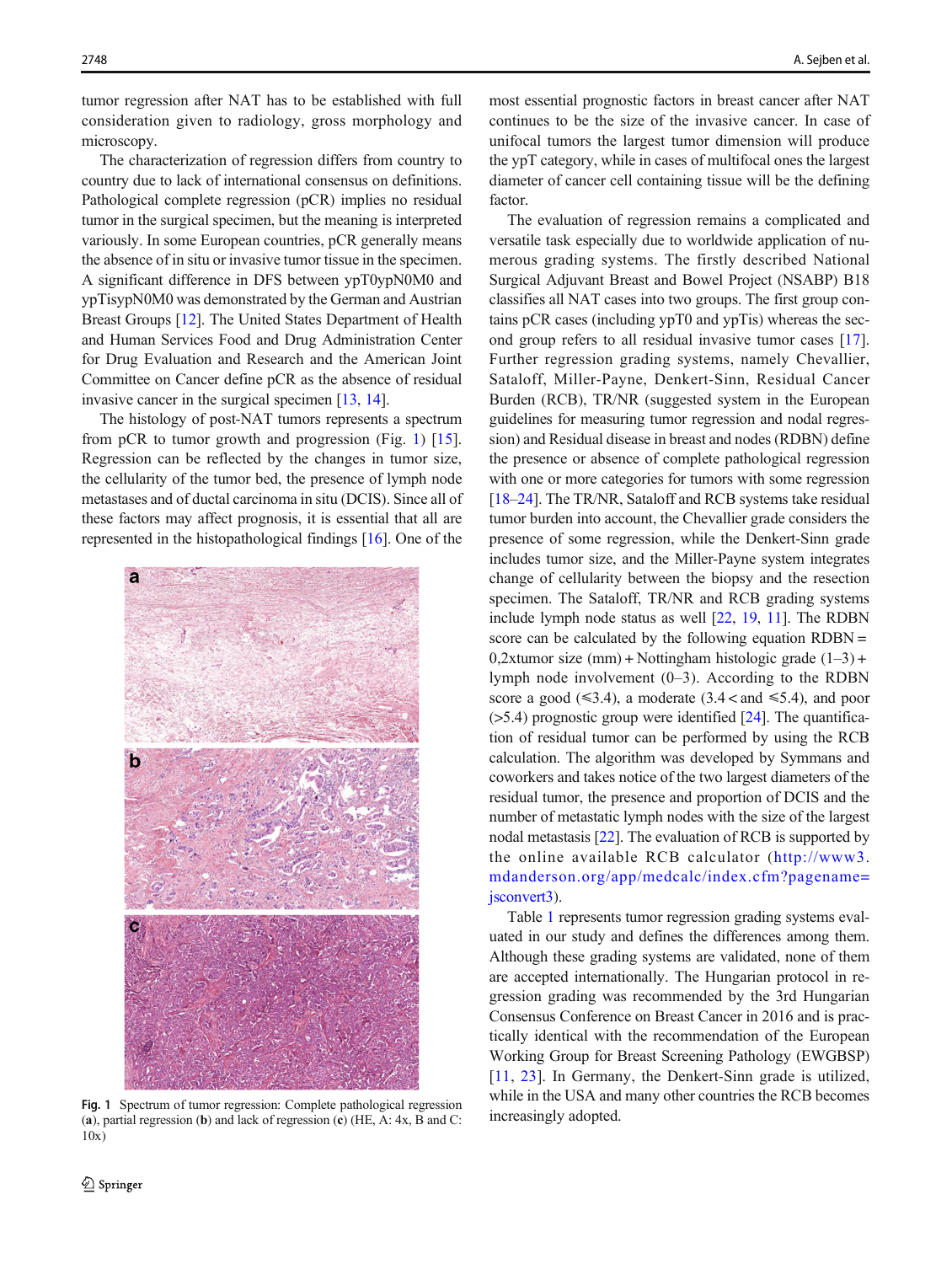<span id="page-2-0"></span>

| Tumor regression grading systems for breast cancer<br>neoadjuvant therapy)<br>Table 1                                                                                      |                                                                                                                         |                                                                                 |                                                           |                                                                                                                                                                                             | specimen after NAT (DCIS: ductal carcinoma in situ, RCB: Residual Cancer Burden, pCR: pathological complete regression, NAT:                                                                      |
|----------------------------------------------------------------------------------------------------------------------------------------------------------------------------|-------------------------------------------------------------------------------------------------------------------------|---------------------------------------------------------------------------------|-----------------------------------------------------------|---------------------------------------------------------------------------------------------------------------------------------------------------------------------------------------------|---------------------------------------------------------------------------------------------------------------------------------------------------------------------------------------------------|
| <b>TRAR</b> [23]                                                                                                                                                           | Chevallier [18]                                                                                                         | Sataloff <sup>[19]</sup>                                                        | RCB [22]                                                  | Denkert-Sinn [21]                                                                                                                                                                           | Miller-Payne [20]                                                                                                                                                                                 |
| TR1a: No residual carcinoma.                                                                                                                                               | G1: Disappearance of all tumor<br>either on macroscopic or<br>microscopic assessment.                                   | (i.e. isolated tumor cells).<br>TA: Total or nearly total<br>therapeutic effect | pCR: ypT0 and ypTis: 0                                    | TRG0: No signs of regression.                                                                                                                                                               | G1: No change or some alteration<br>malignant cells but no reduction<br>in overall cellularity.<br>to individual                                                                                  |
| TR1b: No residual invasive<br>tumor but DCIS present.                                                                                                                      | G2: Presence of in situ carcinoma<br>invasive tumor and tumor cells<br>only in the breast, without                      | subjectively superior<br>TB: Therapeutic effect<br>to 50%.                      | RCB-I: 0,1-1,35 (RCB<br>(RCB index score)<br>index score) | TRG1: Tumor sclerosis with<br>focal inflammation and/or<br>minimal cytopathic                                                                                                               | but overall cellularity still high;<br>G2: A minor loss of tumor cells<br>up to 30% loss.                                                                                                         |
| disease/near total effect (e.g.<br>$< 10\%$ of tumor remaining)<br>TR2a: Minimal residual                                                                                  | G3: Presence of invasive carcinoma<br>with stromal alteration, such as<br>in the lymph nodes.<br>sclerosis or fibrosis. | TC: Therapeutic effect<br>less than 50%, but<br>evident effect.                 | RCB-II: 1,36-3,27                                         | minimally invasive tumor<br>tumor sclerosis. May be<br>multifocal, presence of<br>usually with intraductal<br>(Not more than 5 mm,<br>TRG2: Great amount of<br>changes (>5 mm).<br>spread). | and 90% reduction in turnor cells.<br>G3: Between an estimated 30%                                                                                                                                |
| to therapy but with $10-50\%$<br>TR2b: Evidence of response<br>of tumor remaining                                                                                          | G4: No or few modifications<br>of the tumoral appearance.                                                               | TD: No therapeutic effect.                                                      | (RCB index score)<br>RCB-III: >3,28                       | TRG3: No signs of residual<br>invasive tumor.                                                                                                                                               | tumor cells such that only small<br>G4: A marked disappearance of<br>individual cells remain; more<br>than 90% loss of tumor cells.<br>clusters or widely dispersed                               |
| remains evident, when compared with<br>although some features of response to<br>the previous core biopsy sample,<br>TR2c: $>$ 50% of tumor cellularity<br>therapy present. |                                                                                                                         |                                                                                 | (RCB index score)                                         | TRG4: No signs of invasive<br>or in situ tumor.                                                                                                                                             | G5: No malignant cells identifiable<br>in sections from the site of the<br>often containing macrophages.<br>However, ductal carcinoma in<br>fibroelastotic stroma remains<br>tumor; only vascular |
| TR3: No evidence of response to therapy<br>NR1: No evidence of metastatic disease<br>and no evidence of changes in the                                                     |                                                                                                                         | NA: Therapeutic effect,<br>but no metastasis.                                   |                                                           |                                                                                                                                                                                             | situ (DCIS) may be present.                                                                                                                                                                       |
| NR2: Metastatic tumor not detected<br>response/down-staging,<br>but evidence of<br>lymph nodes.                                                                            |                                                                                                                         | NB: No metastasis, no<br>therapeutic effect.                                    |                                                           |                                                                                                                                                                                             |                                                                                                                                                                                                   |
| but also evidence of response,<br>NR3: Metastatic disease present<br>such as nodal fibrosis.<br>e.g. fibrosis.                                                             |                                                                                                                         | NC: Therapeutic effect,<br>but metastasis.                                      |                                                           |                                                                                                                                                                                             |                                                                                                                                                                                                   |
| present with no evidence of<br>NR4: Metastatic disease<br>response to therapy.                                                                                             |                                                                                                                         | therapeutic effect.<br>ND: Metastasis, no                                       |                                                           |                                                                                                                                                                                             |                                                                                                                                                                                                   |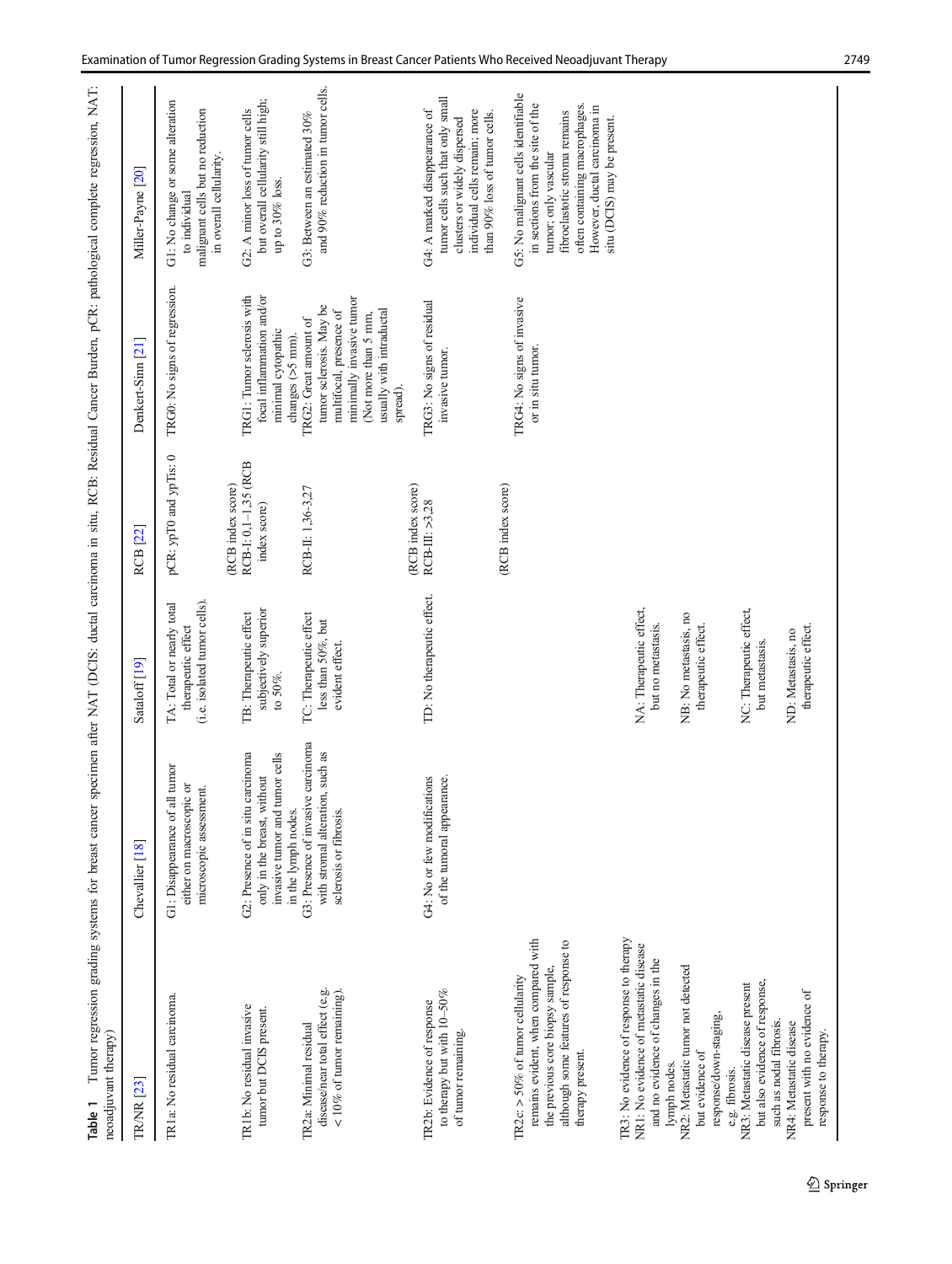The aim of our study was to evaluate the prognostic impact (on disease-free and overall survival) of the different tumor regression grading systems in breast cancer patients treated with NAT. We also aimed to identify which of the grading systems could best reflect prognosis.

#### Materials and Methods

NAT receiving, consecutive patients operated on for histologically verified invasive breast carcinoma at the Department of Surgery, University of Szeged or Bács-Kiskun County Teaching Hospital, Kecskemét between 1999 and 2019 were included in our retrospective study. Follow up data were collected from medical charts.

The following clinical and pathological variables were obtained for analysis: age, gender, localization, type of neoadjuvant and surgical treatments, DFS and OS; histological type and grade of cancer in previous core biopsy and surgical specimen, completeness of the resection, vascular invasion, size possibly in 2 dimensions, ypT, ypN, ystage, tumor cell density, tumor cellularity in biopsy and resection specimens, presence and proportion of DCIS, presence of metastasis and/or regression in lymph nodes, size of metastatic deposits and receptor status (estrogen receptor - ER, progesterone receptor – PR, and human epidermal growth factor receptor-2 – HER2). Tumor cell density was defined as the proportion of viable tumor cells in the complete tumor bed, not including necrosis or DCIS.

Regression grades (NSABP-B18, TR/NR, Chevallier, Sataloff, Denkert-Sinn, Miller-Payne, and RCB) and morphological variables were correlated with DFS and OS data using Kaplan-Meier estimates. Patients were followed from the date of initiation of NAT until the time of recurrence or tumorrelated death. Patients alive without recurrence and patients dying from other causes were censored at the time of the last follow-up and death, respectively. The log-rank test was used for pairwise comparisons. All statistical tests were two-sided and  $p < 0.05$  values were considered statistically significant. The parameters found significant in the univariable models were entered in multivariable Cox proportional hazard model to identify factors of independent prognostic significance. Statistical models were fitted using SPSS Statistics V.22.0 software (IBM, SSPS 22.0, Armonk, NY USA).

This retrospective study was approved by the regional ethical committee of the Albert Szent-Györgyi Clinical Centre of the University of Szeged.

## **Results**

Data of 746 patients who underwent NAT and surgical resection were collected. The median patient age was 55 years

(range: 26–91) and 2 of them were males. Table 2 summarizes the oncological and surgical treatments of all patients in the examined population. The majority of patients received primary chemotherapies, whereas 16.4% got primary endocrine therapy. Regarding primary systemic chemotherapy, the majority of patients were given third generation (taxane containing) regimens. 11.2% of the patients had been given second generation (anthracycline based) chemotherapeutics. Patients who received a combination of platinum compounds with cyclophospamide fell into the "others" category. Anti-Her2 treatment was essentially given in combination with chemotherapy. Concerning primary endocrine therapy, the most frequent agents used were aromatase inhibitors and the average hormonal therapy treatment period was 1 year. The majority of patients underwent mastectomy. Re-excisions were rarely performed and were done because of positive or close resection margins. Regional lymph nodes were examined in almost all cases, most commonly by means of axillary lymph node dissection.

As Table [3](#page-4-0) demonstrates, with histological examination, 87.8% of patients had invasive carcinoma "No Special Type" in surgical specimens. Invasive tubular, mucinous, medullary and metaplastic breast cancers were categorized into the others category. The presence of residual DCIS was described in 212 cases. One fifth of the patients achieved pCR. The most frequent pathological tumor category was ypT2

Table 2 Types of NAT and surgical treatment in the examined population (LHRH: Luteinizing hormone-releasing hormone, HER2: Human epidermal growth factor receptor 2, SNB: Sentinel node biopsy, ALND: Axillary lymph node dissection)

| Neoadjuvant therapy                                                   |                |       |
|-----------------------------------------------------------------------|----------------|-------|
| Primary hormonal therapy $(n = 123 = 100\%)$                          | n              | $\%$  |
| Tamoxifen                                                             | $\overline{4}$ | 3.25  |
| Aromatase inhibitor                                                   | 102            | 82.93 |
| Tamoxifen and LHRH-analogue                                           | 3              | 2.44  |
| Aromatase inhibitor and LHRH-analogue                                 | 14             | 11.38 |
| Primary chemo- and target therapy $(n = 623 = 100\%)$                 | n              | $\%$  |
| Second generation chemotherapy                                        | 70             | 11.24 |
| Third generation chemotherapy                                         | 550            | 88.28 |
| Others                                                                | 3              | 0.48  |
| Anti-HER2 (in combination therapy)                                    | 91             | 14.60 |
| Number of cycles should go under Primary chemo-and<br>target therapy) | 5.60           | 6.00  |
| Surgical treatment ( $n = 746 = 100\%)$                               | n              | $\%$  |
| Breast conserving excision                                            | 249            | 33.38 |
| Mastectomy                                                            | 497            | 66.62 |
| Re-excision                                                           | 17             | 2.28  |
| <b>SNB</b>                                                            | 72             | 9,65  |
| <b>ALND</b>                                                           | 593            | 79,49 |
| $SNB + AIND$                                                          | 60             | 8.04  |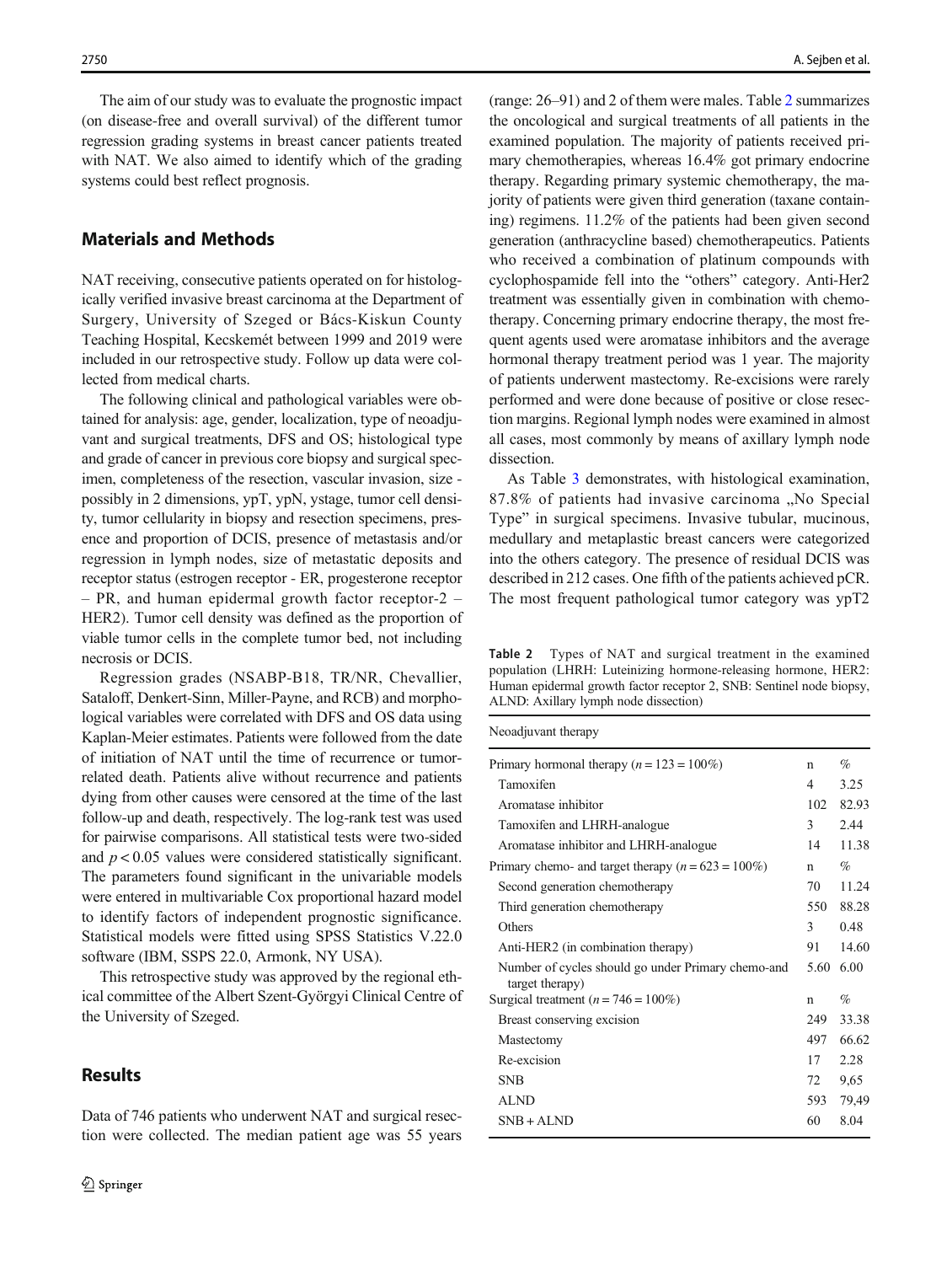<span id="page-4-0"></span>Table 3 Morphological features of breast cancer in the examined population (NST: Invasive carcinoma "No Special Type", ILC: Invasive lobular carcinoma, DCIS: Ductal carcinoma in situ, R: Resection, V: (Lympho) vascular invasion, Pn: Perineural invasion, HR: Hormone (estrogen and/or progesterone) receptor, HER2: Human epidermal growth factor receptor 2; ypT and ypN categories are defined by AJCC. Not all evaluated features were available for all cases, hence the differences in the sums of some rows

| Histological subtype (core) | $\boldsymbol{n}$ | $\%$  |
|-----------------------------|------------------|-------|
| <b>NST</b>                  | 655              | 87.80 |
| ILC                         | 55               | 7.37  |
| others                      | 36               | 4.83  |
| grade                       | $\boldsymbol{n}$ | $\%$  |
| 1                           | 35               | 4.69  |
| $\overline{c}$              | 246              | 32.98 |
| 3                           | 420              | 56.30 |
| No data                     | 45               | 6.03  |
| DCIS (present)              | 212              | 28.41 |
| R(R1/R0)                    | 130/616          | 17.42 |
| V (V1/V0)                   | 151/560          | 21.23 |
| Pn $(Ph1/Ph0)$              | 10/324           | 2.99  |
| Hormonal state              | n                | $\%$  |
| HR +, HER-2 -               | 439              | 58.85 |
| HER-2 +, HR +/-             | 126              | 16.89 |
| Triple negative             | 181              | 24.26 |
| ypT                         | n                | $\%$  |
| ypT0                        | 106              | 14.21 |
| ypTis                       | 28               | 3.75  |
| ypT1a                       | 48               | 6.43  |
| ypT1b                       | 25               | 3.35  |
| ypT1c                       | 110              | 14.75 |
| ypT2                        | 151              | 20.24 |
| урТ3                        | 55               | 7.37  |
| ypT4                        | 29               | 3.90  |
| No data                     | 194              | 26.00 |
| ypN                         | n                | $\%$  |
| ypN0                        | 290              | 38.87 |
| ypN1                        | 227              | 30.43 |
| ypN2                        | 127              | 17.02 |
| ypN3                        | 61               | 8.18  |
| No data                     | 41               | 5.50  |
| ystage                      | n                | $\%$  |
| $\boldsymbol{0}$            | 9                | 1.21  |
| I                           | 75               | 10.05 |
| $\mathbf{I}$                | 209              | 28.02 |
| Ш                           | 207              | 27.75 |
| IV                          | 6                | 0.80  |
| No data                     | 240              | 32.17 |
|                             |                  |       |

(20.2%), while 38.9% of the patients fell in with ypN0 category. Most cases expressed ER and PR, while HER-2 positivity was observed in 126 cases (17%). Median patient follow up was 53.8 months (range: 4–238 months; average: 65.1 months). Relapse occured in 34.85% of cases during the follow-up period and tumor specific death was observed in 122 (16,3%) cases.

According to the original histopathology reports, the numbers of patients evaluated with the different regression grading systems are as follows: NSABP-18 grade: 746, Chevalliergrade: 717, Sataloff (T) grade: 494, Miller-Payne grade: 386, TR grade: 392, Denkert-Sinn grade: 348, RDBN grade: 405 and RCB: 212. Figure [2](#page-5-0) and Supplementary Fig. 1-8 show the disease-free survival and overall survival estimates of the different grading systems, respectively. The DFS and OS estimates of complete pathological regression (ypT0) and residual in situ carcinoma (ypTis) together were significantly different from the survivals of tumors without regression and moderate regression categories in all grading systems  $(p < 0.001)$ . There was no significant DFS and OS difference observed between the ypT0 and ypTis categories. Survival values associated with different partial or no response categories showed no significant differences between each other, with the exceptions of DFS for the RCB-I vs III and II vs III categories.

As all regression grading systems showed a significant effect on survival in the univariable models, they were all entered in the multivariable Cox-regression analysis. According to our results the RCB  $(p = 0.019)$  proved to be an independent prognostic marker for DFS, whereas the ystage  $(p = 0.011)$  and lymph node status ( $p = 0.045$ ) showed similar results for OS.

# **Discussion**

Due to the increasing use of NAT in patients having locally advanced breast cancer, more and more articles about its effectiveness have been published [[8](#page-6-0)]. Although imaging techniques serve as great options to monitor regression after NAT, histopathological review remains the gold standard in the evaluation procedure [\[25\]](#page-7-0). Although several national guidelines aiming at the standardization of specimen cut up and reporting have been introduced, for example in Australia, Belgium, Germany, the UK, Netherlands, the USA and Hungary, there is no international agreement in the interpretation of tumor regression, in the definition of pCR, and in the measurement of tumor size in cases where fibrosis develops as a result of NAT or multifocality is present [\[11,](#page-7-0) [26](#page-7-0)–[31](#page-7-0)].

Several regression grading systems have been introduced which are based on prognostic markers such as tumor size (in one or more dimensions), change in cellularity, presence of DCIS, presence of regression or metastasis in lymph nodes and the size of lymph node metastasis [\[17](#page-7-0)–[23](#page-7-0)]. The definition of pCR and the complete lack of regression -as the extreme ends of the regression spectrum- are common features of these systems which also define one or more subgroups for partial regression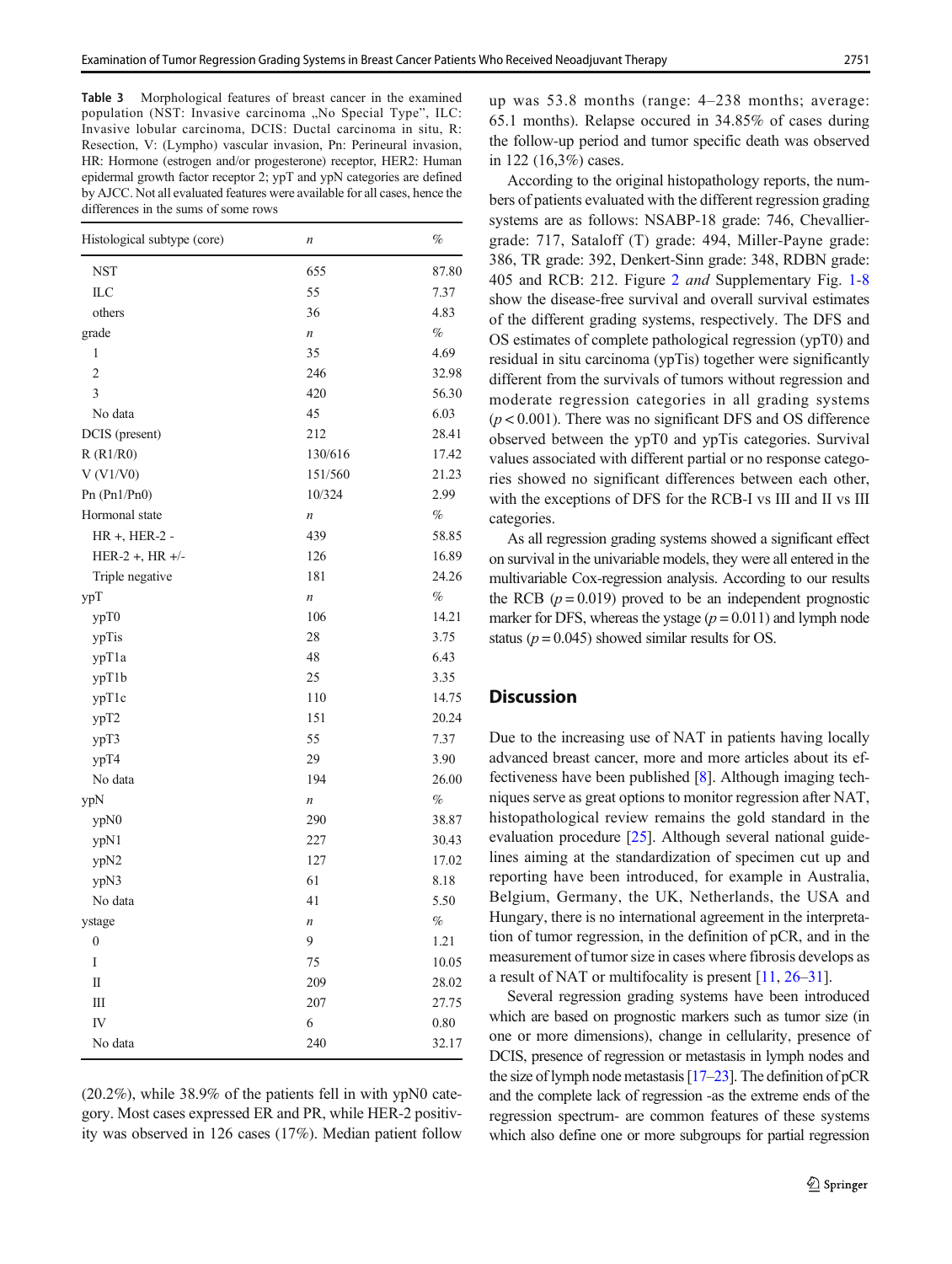<span id="page-5-0"></span>

Fig. 2 Kaplan-Meier evaluation of the RCB grading system for DFS and OS. Significant differences were found between DFS estimates of pCR vs. RCB-II (p < 0.001), pCR vs. RCB-III (p < 0.001), RCB-I vs. RCB-III  $(p = 0.035)$ , RCB-II vs. RCB-III ( $p = 0.05$ ). Regarding OS, significant

differences were observed between estimates of pCR vs. RCB-II ( $p =$ 0.005) and pCR vs. RCB-III ( $p < 0.001$ ), respectively (RCB: Residual Cancer Burden, DFS: disease-free survival, OS: overall survival, pCR: pathological complete regression)

categories. Despite of the relative abundance of regression grading systems, there is a lack of international consensus on their application. All grading systems attempt to quantify the degree of regression or the amount of residual tumor, and there is agreement that a quantitative characterization of tumor regression is necessary for the evaluation of the effectiveness of NAT, and may have further role in therapeutic decisions (e.g. alternative treatments if no regression is present).

Although the presence of residual DCIS has been reported to convey a worse prognosis than complete absence of in situ and invasive carcinoma, there was no significant difference between OS and DFS estimates of ypT0ypN0 and ypTisypN0. Our results are therefore supporting the more permissive definition of pCR (including ypTis) defined by the United States' FDA and endorsed by the AJCC [\[13](#page-7-0), [14](#page-7-0)] and the European Guidelines [\[23](#page-7-0)]. Our findings regarding the prognostic impact of pCR are in keeping with those of others, since patients with pCR had a favorable prognosis (both in DFS and OS) compared to patients having partial regression. Concerning the subcategories of partial regression, we observed significant differences only between DFS estimates of certain RCB classes, namely between RCB-I vs. RCB-III and RCB-II vs. RCB-III classes. No other regression classification system showed subgroups of partial response with significant differences between each other.

The RCB system was developed by Symmans and coworkers in 2007. In their study, the prognostic role of morphological variables was evaluated by Cox-regression, and from variables found statistically significant, a complex equation was produced to determine the RCB index score. The RCB index score was correlated with survival data and cut-off scores were assigned to identify the RCB classes. In concordance with the original results by Symmans et al., there were no significant differences in DFS and OS estimates between RCB-0 (pCR) and RCB-I (nearly pCR) classes. Furthermore, the multivariable Cox regression models for DFS suggest that the RCB system is the only significant prognosticator among regression grades  $(p = 0.019)$  [[22](#page-7-0)].

In a subsequent publication, Symmans and co-authors have demonstrated that the RCB is a prognostic marker independent from the type of primary chemotherapeutic regime and significant differences have been described between RCB classes among hormone receptor positive (ER+ and/or PR+, HER2-), HER-2 positive (hormone receptor positive or negative) and triple negative (ER-, PR, HER2-) breast cancer cases [\[32](#page-7-0)]. Our results support these conclusions, and moreover, by adding primary endocrine therapy to our calculations, RCB remained an independent prognostic marker.

Considering literature data and our results, RCB is highly recommended to be included in routine histopathological reports of breast cancers treated with NAT. Although most elements of RCB are routinely part of histopathological reports, the characterization of some others, namely the second largest dimension of tumor size, the cellularity and the proportion of DCIS, require experience in practice. The standardization of reporting these markers are supported by the concise guidance at the RCB calculator website [\[32](#page-7-0)].

Corben and co-authors emphasized the role of the presence and size of lymph node metastasis. Those grading systems that include lymph node status (RCB, Sataloff, TR-NR, RDBN)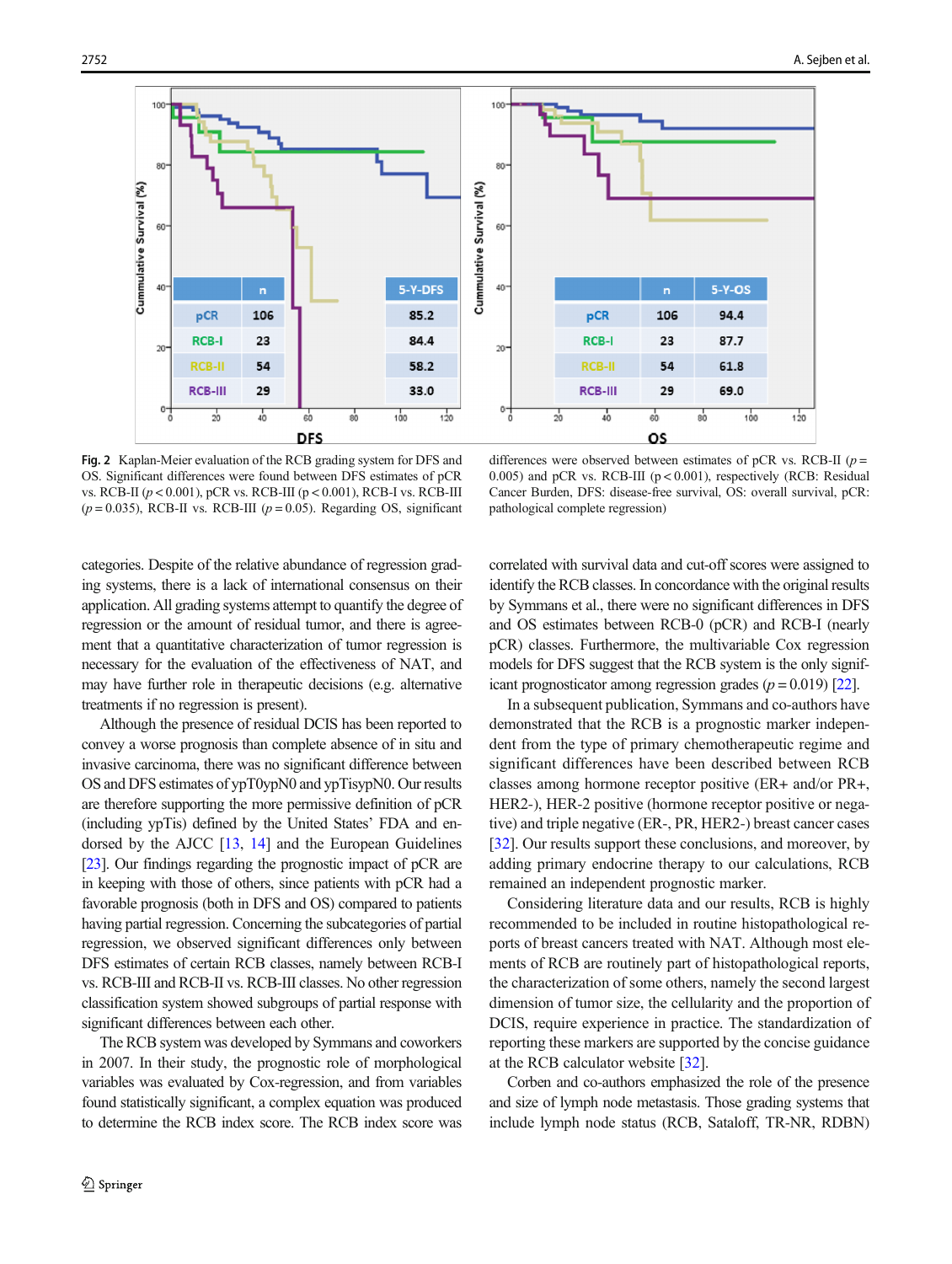<span id="page-6-0"></span>show better correlation with long term survival than those including only invasive tumor size and cellularity [5]. In keeping with Corben's results, we found the ypN category as a significant prognostic marker according to OS estimates. The presence of nodal metastasis was associated with poor prognosis regardless of the presence or absence of nodal regression. Corben and coworkers suggested the RDBN grade to be the most optimal regression grading system among the 5 investigated [5]. However, we found no significant differences in DFS or OS between the RDBN groups with Cox regression. This contrast may be due to different factors, like the differences in patients and in cohort sizes (62 vs 746) and the inclusion of primary endocrine therapy in the present analysis.

Concerning the limitations of our study, it has to be mentioned that not all grading systems were assessed in all cases. Several patients had gone through lymphadenectomy prior to NAT and this could influence the prognostic value of a given grading system. Furthermore, the institution where the core needle biopsy was taken differed from the place of surgery in many cases, therefore the comparison of these samples was not always possible. On the other hand, the strengths of our evaluation include a large cohort of patients having primary endocrine treatment or chemotherapy with relatively long follow-up data. Our multicenter study was based on two Hungarian departments with identical cut-up and reporting protocol, following the recommendations of the 3rd Hungarian Consensus Conference on Breast Cancer. Although not all grading systems were evaluated in all cases, even the smallest group included more than 200 patients, and this proved sufficient for statistical analysis.

In our retrospective study involving the grading of response to NAT in 746 patients, we have evaluated and compared the impact of different regression grading systems on DFS and OS. According to our results, the RCB was the best prognostic factor, therefore we would encourage its utilization in routine histopathological reports.

Acknowledgements We gratefully acknowledge the assistance of Mihály Dezső in designing figures.

Authors' Contributions All authors contributed to the study conception and revision. Data collection was performed by Anita Sejben, Renáta Kószó and Zsuzsanna Kahán. Statistical analysis was performed by Anita Sejben and Tamás Zombori. The first draft of the manuscript was written by Anita Sejben and Tamás Zombori and all authors commented on previous versions of the manuscript. All authors read and approved the final manuscript.

Funding Information Open access funding provided by University of Szeged.

Data Availability The datasets generated during and/or analysed during the current study are available from the corresponding author on reasonable request.

Code Availability There are no restrictions on the availability of materials, data and code.

#### Compliance with Ethical Standards

This retrospective study was approved by the institutional ethical committee of the Albert Szent-Györgyi Clinical Centre of the University of Szeged.

Conflict of Interest The authors declare that they have no conflict of interest.

Open Access This article is licensed under a Creative Commons Attribution 4.0 International License, which permits use, sharing, adaptation, distribution and reproduction in any medium or format, as long as you give appropriate credit to the original author(s) and the source, provide a link to the Creative Commons licence, and indicate if changes were made. The images or other third party material in this article are included in the article's Creative Commons licence, unless indicated otherwise in a credit line to the material. If material is not included in the article's Creative Commons licence and your intended use is not permitted by statutory regulation or exceeds the permitted use, you will need to obtain permission directly from the copyright holder. To view a copy of this licence, visit [http://creativecommons.org/licenses/by/4.0/.](https://doi.org/)

### References

- 1. Giordano SH (2003) Update on locally advanced breast cancer. Oncologist 8:521–530. <https://doi.org/10.1634/theoncologist.8-6-521>
- 2. Rustogi A, Budrukkar A, Dinshaw K, Jalali R (2005) Management of locally advanced breast cancer: evolution and current practice. J Can Res Ther 1:21–30. <https://doi.org/10.4103/0973-1482.16086>
- 3. Thompson AM, Moulder-Thompson SL (2012) Neoadjuvant treatment of breast cancer. Ann Oncol 23:231–236. [https://doi.org/10.](https://doi.org/10.1093/annonc/mds324) [1093/annonc/mds324](https://doi.org/10.1093/annonc/mds324)
- 4. Dani M, McDonnell J, Karp S, Jaffe V (2007) Do breast cancer tumours downsize as well as downgrade with neoadjuvant chemotherapy? Breast Cancer Res 9:SP3. <https://doi.org/10.1186/bcr1709>
- 5. Corben AD, Abi-Raad R, Popa I, Chy T, Macklin EA, Koerner FC, Taghian AG, Brachtel EF (2013) Pathologic response and longterm follow-up in breast cancer patients treated with neoadjuvant chemotherapy. A comparison between classifications and their practical application. Arch Pathol Lab Med 137:1074–1082. <https://doi.org/10.5858/arpa.2012-0290-OA>
- 6. Kaufmann M, von Minckwitz G, Mamounas EP, Cameron D, Carey LA, Cristofanilli M, Denkert C, Eiermann W, Gnant M, Harris JR, Karn T, Liedtke C, Mauri D, Rouzier R, Ruckhaeberle E, Semiglazov V, Symmans WF, Tutt A, Pusztai L (2012) Recommendations from an international consensus conference on the current status and future of neoadjuvant systemic therapy in primary breast cancer. Ann Surg Oncol 19:1508–1516. [https://](https://doi.org/10.1245/s10434-011-2108-2) [doi.org/10.1245/s10434-011-2108-2](https://doi.org/10.1245/s10434-011-2108-2)
- 7. Philipovskiy A, Corral J, Dwivedi KA, Heydarian R, Gaur S (2019) Efficacy of neoadjuvant versus adjuvant chemotherapy in Hispanic/ Latino (H/L) women with local or locally advanced triple-negative breast cancer (TNBC). In Vivo 33:1227–1234. [https://doi.org/10.](https://doi.org/10.21873/invivo.11594) [21873/invivo.11594](https://doi.org/10.21873/invivo.11594)
- 8. Coates AS, Winer EP, Goldhirsch A, Gelber RD, Gnant M, Piccart-Gebhart M, Thürlimann B, Senn HJ, Panel Members (2015) Tailoring therapies – improving the management of early breast cancer: St Gallen international expert consensus on the primary therapy of early breast cancer. Ann Oncol 26:1533–1546. [https://](https://doi.org/10.1093/annonc/mdv221) [doi.org/10.1093/annonc/mdv221](https://doi.org/10.1093/annonc/mdv221)
- 9. Senkus E, Kyriakides S, Ohno S, Penault-Llorca F, Poortmans P, Rutgers E, Zackrisson S, Cardoso F, Guidelines Committee ESMO (2015) Primary breast cancer: ESMO clinical practice Guidelines